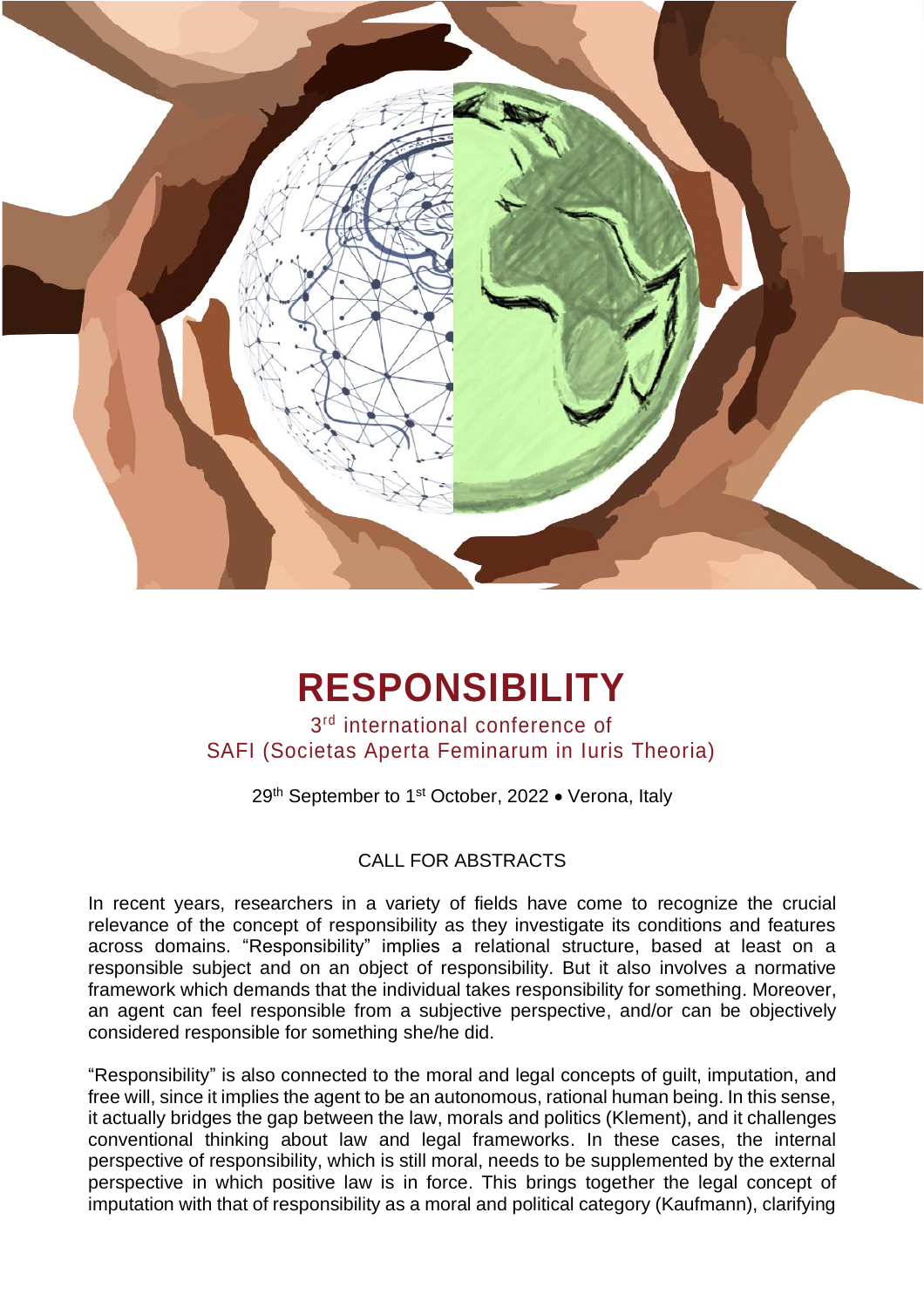the relationship between the subjective and objective dimensions of responsibility and imputation (Larenz). Thus, in the legal context, ascription of responsibility implies suing for damages (e.g. in civil law) and punishment (e.g. in criminal law).

Besides the moral and legal implications of responsibility, the concept has also sociopolitical relevance. It can be approached from a deontological, Kantian standpoint, which has been important for the development of discourse ethics in 20th century (Apel, Habermas). Furthermore, it can be seen from a teleological, utilitarian perspective, wherein a proactive concept of responsibility grounds the ethics of responsibility for future generations and towards nature (Jonas). In this sense, responsibility proves itself to be not only something individual, but also collective (or even global). This entails a social kind of responsibility *of* and *for* education (right to education, human rights education). The transition to a socio-political and global kind of responsibility seems to be a necessary product of the 20th century society's development, and further discussion is needed to found and develop it with particular reference to technological progress and the current ecological crisis.

Finally, the pandemic situation itself has shown that each individual can be called on to take responsibility for the whole community in which she/he lives. In addition to but also consistent with this challenge, the concept of responsibility has been discussed in a fruitful way in feminist studies, which investigate its connection with the concept of vulnerability (Butler, Cavarero). This implies an assumption of responsibility understood as care and protection of vulnerable people, including social and cultural minorities, by the broader community.

This conference is open for contributions from speakers of all disciplines. In order to bring together different perspectives (historical-philosophical, moral, juridical, socio-political) into a transdisciplinary conversation, contributions should address one or more of the following questions:

1. *What are the conditions of responsibility, and how are they articulated in the different (legal, moral, political, etc.) spheres of human action?*

2. *What is the relation between individual and collective responsibility? Between a retrospective and a proactive kind of responsibility?*

3. *How can responsibility towards nature and future generations be grounded in a way that can face current ecological challenges?*

4. *How should the question of responsibility be approached with reference to the recent technological and scientific progress (DNA sequencing and manipulation; questions of artificial intelligence)?*

5. *What is the relation between responsibility and vulnerability?*

### **Submission guidelines**

Please send your paper proposal (max. 500 words) in Italian, English or German, together with a brief biographical profile, to SAFIVerona@hsu-hh.de by **30 th April 2022**. The results of the selection will be communicated by 15<sup>th</sup> June 2022. Presentations should be no longer than 35 minutes (including discussion).

### **Keynote Speakers**:

Judith Butler, Marina Calloni, Erzsébet Rózsa, Rita Laura Segato.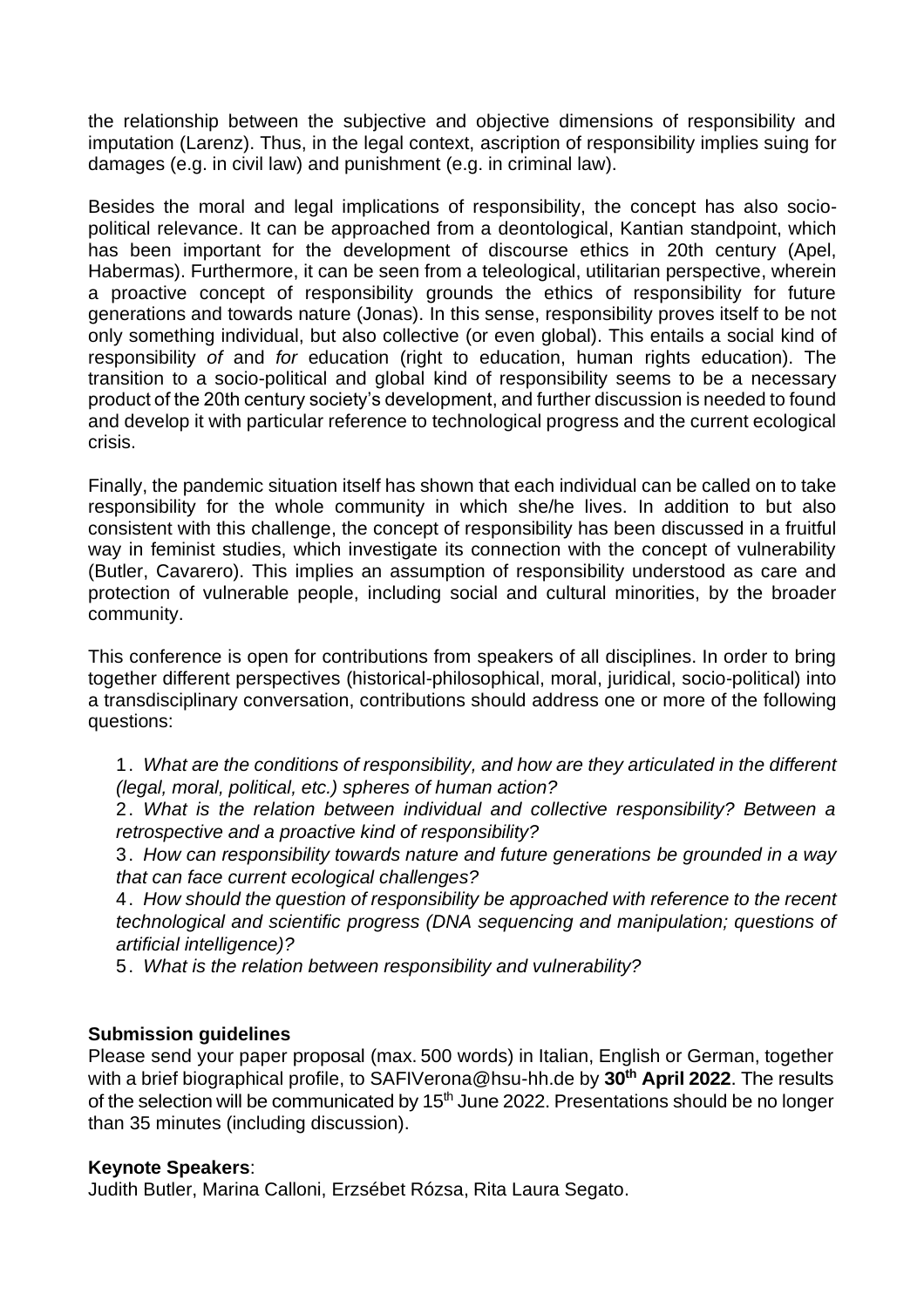### **With the participation of:**

Adriana Cavarero.

Currently, this conference is planned as a face-to-face or hybrid event in Verona. If this will not be possible, the conference will be held as an online event. The publication of a selection of the contributions is planned. The conference hopes to secure some funds for the reimbursement of travel and accommodation, but this cannot be guaranteed. More information will be made available as soon as possible. In addition to the professional exchange, the conference is also intended to provide an opportunity to get to know each other and to network, as well as an opportunity to discover and enjoy the city of Verona, since the conference will take place in some of the historic buildings of the city center.

For any questions, please contact **Dr. Giulia Battistoni**, for SAFI: [giulia.battistoni.90@gmail.com.](mailto:giulia.battistoni.90@gmail.com)

With the cooperation of IXDeae (Novae Deae) APS, and the research Centers of the Department of Human Sciences of the University of Verona:



With the patronage (to be further defined) of:





## **ABOUT SAFI**

SAFI is an interdisciplinary network for the promotion of women researching law.The aim is to network internally, and to organize and to cooperate on various levels. In this way, academics can present their research to the outside world in a high-profile